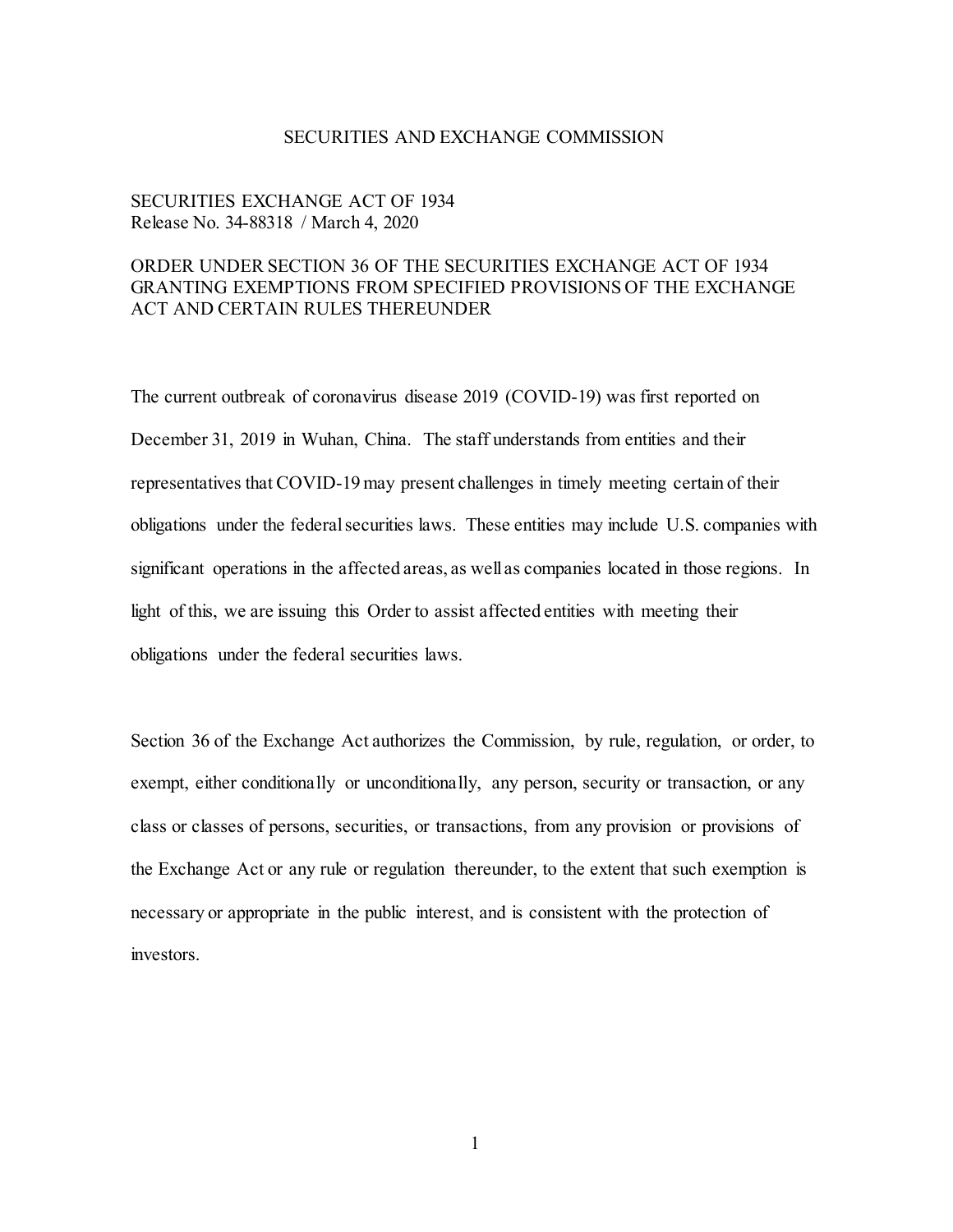Any registrant or other person in need of additional assistance related to deadlines, delivery obligations or their public filings, should contact the Division of Corporation Finance at (202) 551-3500 or a[t https://tts.sec.gov/cgi-bin/corp\\_fin\\_interpretive.](https://tts.sec.gov/cgi-bin/corp_fin_interpretive)

## **I. TIME PERIOD FOR THE RELIEF**

The time period for the relief specified in Sections II of this Order is as follows:

- With respect to those registrants or other persons impacted by COVID-19, the period from and including March 1, 2020 to April 30, 2020.
- The Commission intends to monitor the current situation and may, if necessary, extend the time period during which this relief applies, with any additional conditions the Commission deems appropriate and/or issue other relief.

#### **II. FILING REQUIREMENTS FOR REGISTRANTS AND OTHER PERSONS**

Disruptions to transportation, and limited access to facilities, support staff, and professional advisors as a result of COVID-19, could hamper the efforts of public companies and other persons with filing obligations to meet their filing deadlines. At the same time, investors have an interest in the timely availability of required information about these companies and the activities of persons required to file schedules and reports with respect to these companies. While the Commission believes that the relief from filing requirements provided by the exemption below is necessary and appropriate in the public interest and consistent with the protection of investors, we remind public companies and other persons who are the subjects of this Order to continue to evaluate their obligations to make materially accurate and complete disclosures in accordance with the federal securities laws.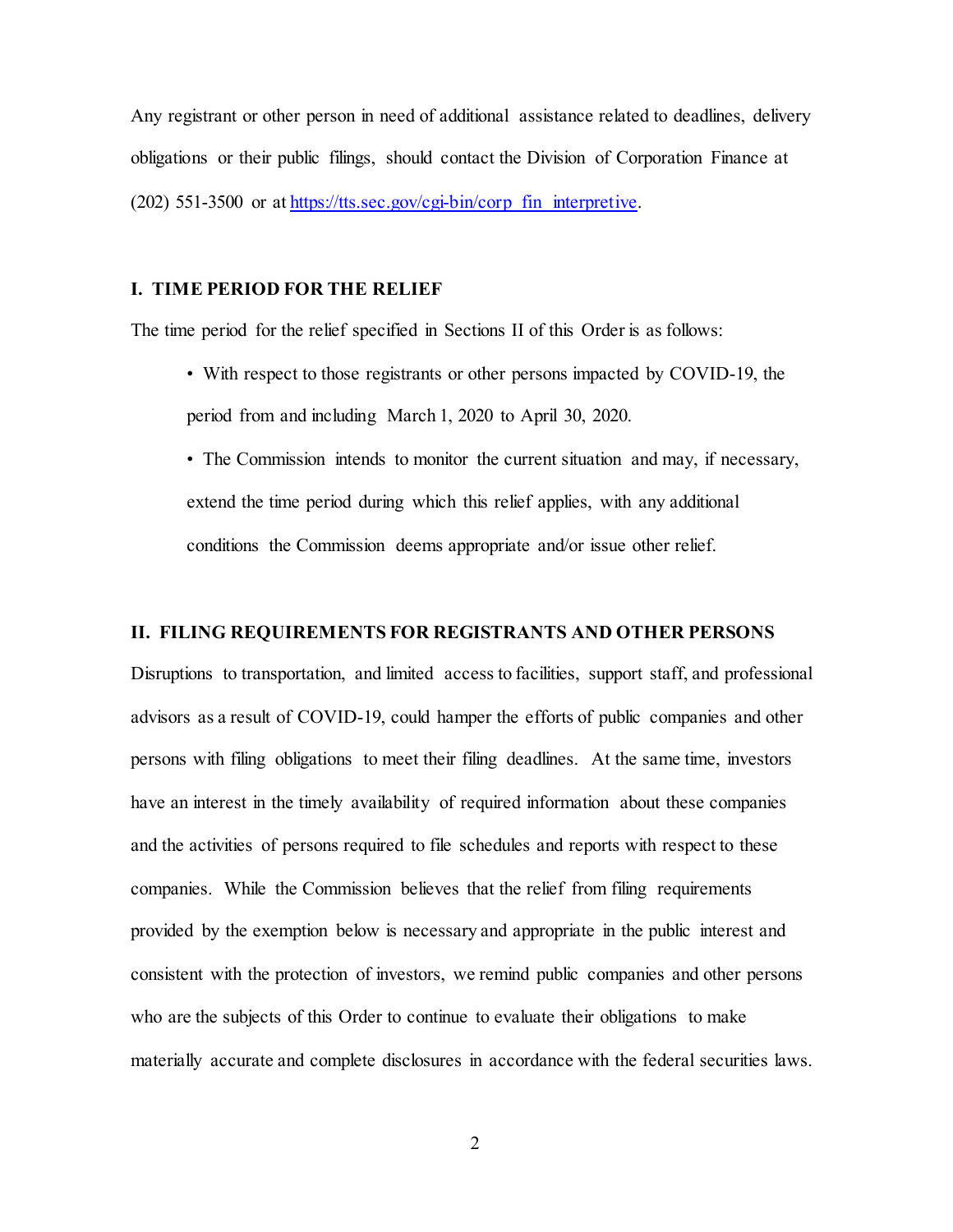Accordingly, IT IS ORDERED, pursuant to Section 36 of the Exchange Act, that a registrant (as defined in Exchange Act Rule 12b-2) subject to the reporting requirements of Exchange Act Section 13(a) or 15(d), and any person required to make any filings with respect to such a registrant, is exempt from any requirement to file or furnish materials with the Commission under Exchange Act Sections 13(a), 13(f), 13(g), 14(a), 14(c), 14(f), 15(d) and Regulations 13A, Regulation 13D-G (except for those provisions mandating the filing of Schedule 13D or amendments to Schedule 13D), 14A, 14C and 15D, and Exchange Act Rules 13f-1, and 14f-1, as applicable, where the conditions below are satisfied. *Conditions.*

(a) The registrant or any person required to make any filings with respect to such a registrant is unable to meet a filing deadline due to circumstances related to COVID-19; (b) Any registrant relying on this Order furnishes to the Commission a Form 8-K or, if eligible, a Form 6-K by the later of March [1](#page-2-0)6 or original filing deadline of the report<sup>1</sup> stating:[2](#page-2-1)

- (1) that it is relying on this Order;
- (2) a brief description of the reasons why it could not file such report, schedule or form on a timely basis;
- (3) the estimated date by which the report, schedule, or form is expected to be filed;

<span id="page-2-0"></span><sup>&</sup>lt;sup>1</sup> Any registrant relying on this Order would not need file a Form 12b-25 so long as the report, schedule, or form is filed within the time period prescribed by this Order.<br><sup>2</sup> The Commission believes such statements, as furnished, to the extent they contain "forward-looking"

<span id="page-2-1"></span>statements," would be subject to the safe harbor underExchange Act, Section 21E. See the Private Securities Litigation Reform Act of 1995, 15 U.S.C. § 77z-1 (1998).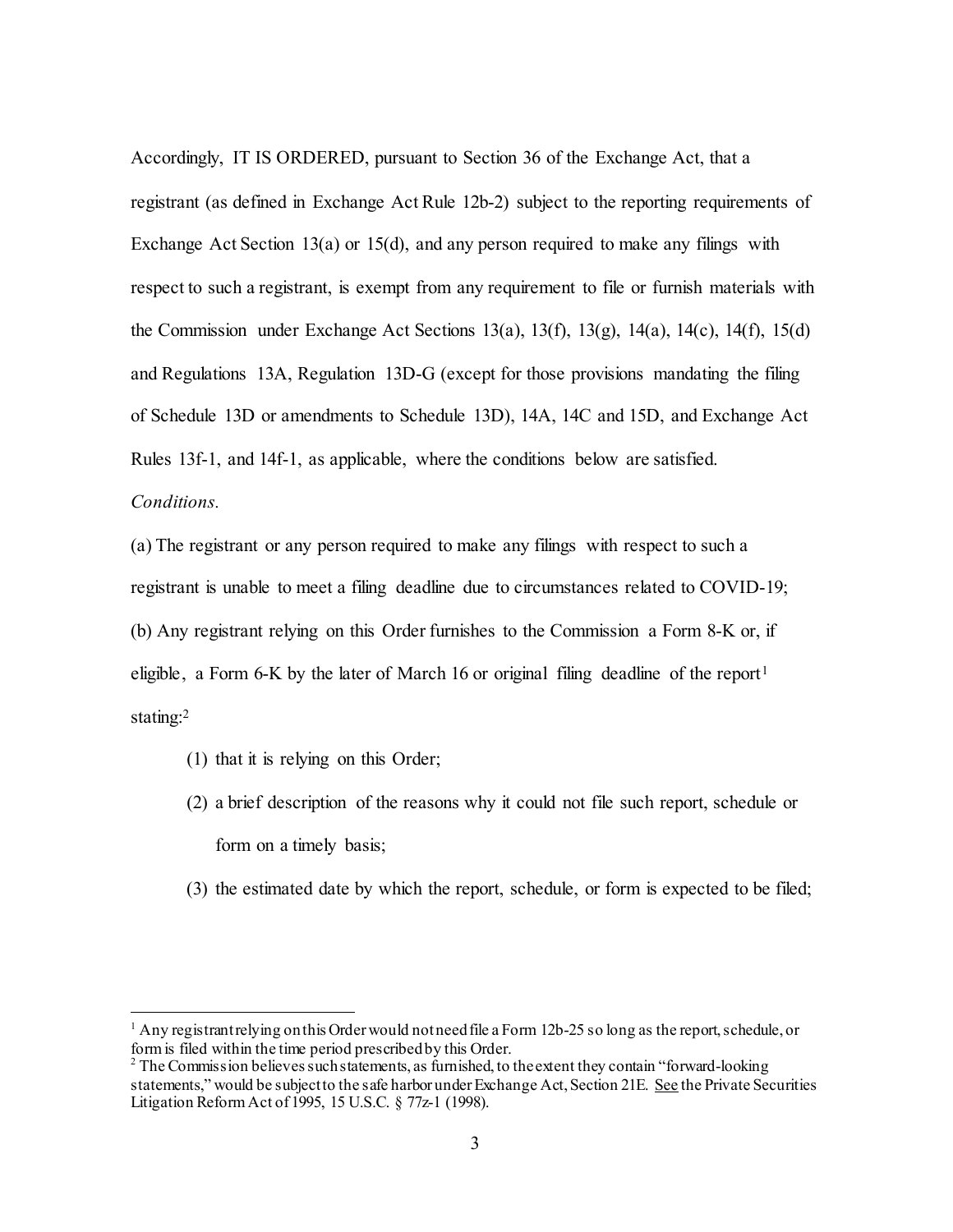- (4) if appropriate, a risk factor explaining, if material, the impact of COVID-19 on its business; and
- (5) if the reason the subject report cannot be filed timely relates to the inability of any person, other than the registrant, to furnish any required opinion, report or certification, the Form 8-K or Form 6-K shall have attached as an exhibit a statement signed by such person stating the specific reasons why such person is unable to furnish the required opinion, report or certification on or before the date such report must be filed.

(c) The registrant or any person required to make any filings with respect to such a registrant files with the Commission any report, schedule, or form required to be filed no later than 45 days after the original due date; and

(d) In any report, schedule or form filed by the applicable deadline pursuant to paragraph (c) above, the registrant or any person required to make any filings with respect to such a registrant must disclose that it is relying on this Order and state the reasons why it could not file such report, schedule or form on a timely basis.

# **III. FURNISHING OF PROXY AND INFORMATION STATEMENTS**

We also believe that relief is warranted for those seeking to comply with the requirements of Exchange Act Sections 14(a) and (c) and Regulations 14A and 14C and Exchange Act Rule 14f-1 thereunder to furnish materials to security holders when mail delivery is not possible and that the following exemption is necessary and appropriate in the public interest and consistent with the protection of investors.